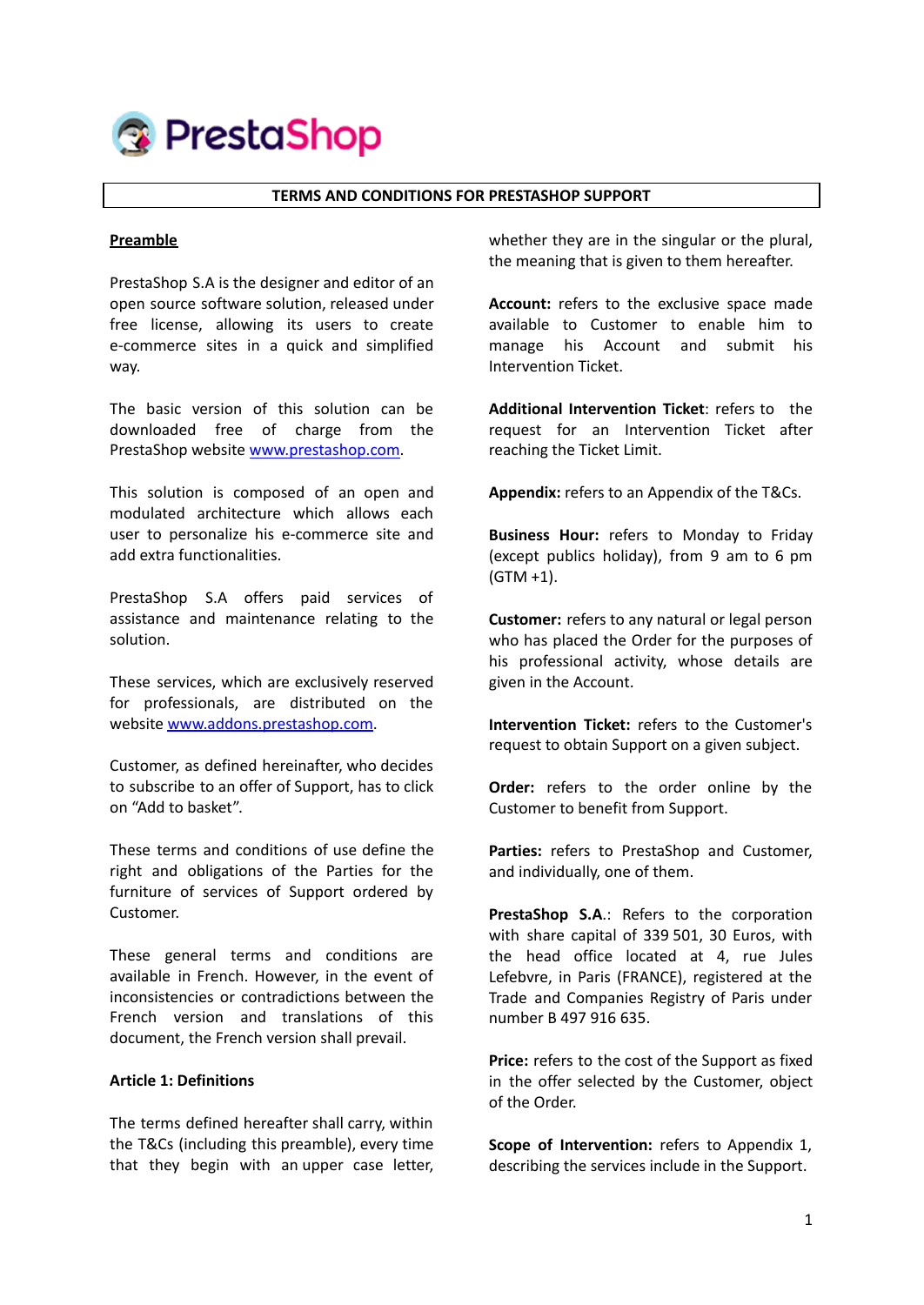**Starter Pack:** refers to a set of Support services intended to enable the Customer's Store to start its activities, in accordance with the terms of the Scope of Intervention.

**Store**: Refers to the e-commerce store based on the Solution.

**Store Installation:** refers to a specific Support service aimed at installing a Store on behalf of the Customer, in accordance with the terms of the Scope of Intervention.

**Support:** refers to the assistance and maintenance services subscribed by the Customer as part of a Store Installation, Starter Pack, Support Plan or other Support service covered by the Order, these services being defined restrictively in Appendix 1.

**Support Period:** refers to the period during which PrestaShop S.A. will be required to provide Support, upon submission of a Customer Intervention Ticket, as part of the Support Plan.

**Support Plan:** refers to the Support services including a Support Period, Time Limit, Ticket Limit, as detailed in the Scope of Intervention.

**T&Cs**: Refers to these terms and conditions.

**Ticket Limit:** refers to maximum number of Intervention Ticket that may be submitted by the Customer for each calendar month of the Support Period, as detailed in the offer selected by the Customer.

**Time Limit**: refers to the maximum number of hours of Support that may be requested by the Customer, as detailed in the offer selected by Customer.

#### **Article 2: Purpose**

The purpose of these T&Cs is to define the right and obligations of the Parties for the furniture of services of Support.

Customers are informed that the use of the Support is exclusively reserved for

professionals within the meaning of consumer law, and declare that they are acting in this capacity.

This declaration is crucial for contracting with PrestaShop, the Price of the Support having been established in accordance with the exclusions and limitations of liability provided for in these T&Cs.

By ticking the box "*I accept the terms and conditions*" when a Customer placed an Order, the Customer is deemed to have read and accepted these T&Cs.

Failing to tick the box shall prevent the subscription to a Support service and it shall not be valid, as the Customer hereby acknowledges.

### **Article 3: Modification of the T&Cs**

These T&Cs may be amended by PrestaShop at any time, without prior notice, the modifications taking effect as soon as they are published on the website <https://addons.prestashop.com> will apply to any new Order or renewal after their entry into force.

### **Article 4: Submission of Intervention Ticket**

Intervention Ticket may only by submitted during the Support Period and cannot exceed the Ticket Limit or Time Limit.

Failure by the Customer to reach the Ticket Limit or Time Limit during the Support Period will not result in any refund, credit or carry-over to a later period, which the Customer accepts.

To qualify for Support, Intervention Tickets must be submitted by the Customer exclusively from his Account, using the functionalities provided for this purpose.

In the event that the Ticket Limit is reached before the end of the Support Period, the Customer may request Additional Intervention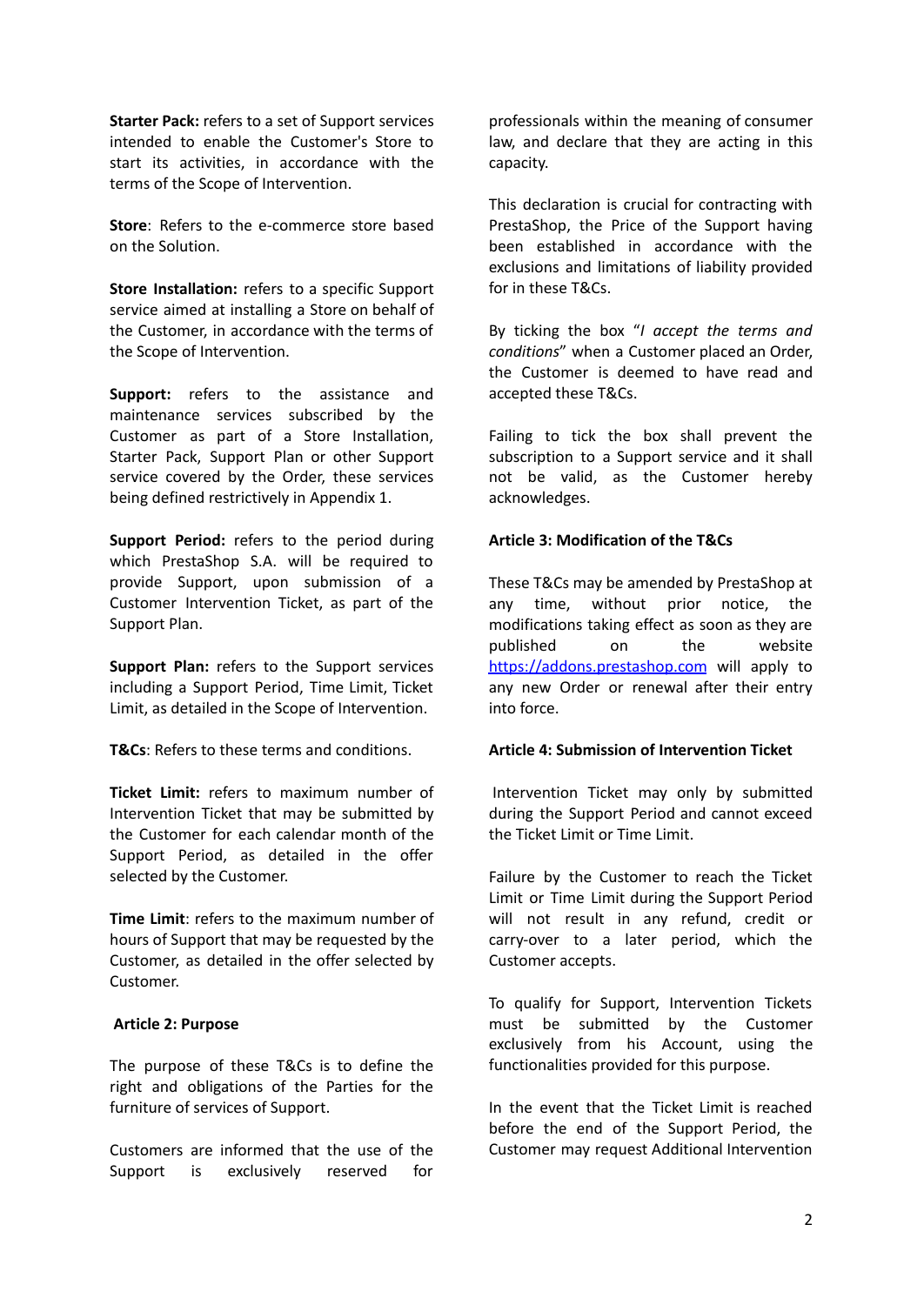Tickets, the Prices of which will be fixed in the offer selected by the Customer.

## **Article 5: Provision of Support**

PrestaShop S.A. commits to provide the Support to the Customer during the Business Hour exclusively, when Customer submit an Intervention Ticket, in respect with (i) the Scope of Intervention, (ii) the Time Limit and (iii) the Ticket Limit, as detailed in the offer selected by Customer.

The time limit for taking an intervention into account is a maximum of 72 working hours.

Any hour of Support started will be counted as a full hour, even if the actual time of providing Support is less.

By express agreement, PrestaShop S.A.'s obligation to provide Support is considered as an obligation of means, PrestaShop S.A. undertakes to make its best efforts to address the need or difficulty expressed by the Customer in the Intervention Ticket, without any guarantee of result.

# **Article 6: Specificities regarding migration request**

Customer acknowledges and accepts that, in order to realize the migration, PrestaShop S.A. may suspend the Store during a maximum period of five (5) business days.

Customer may contact PrestaShop S.A. within five (5) business day following the completed migration for any question related to it. Nevertheless, these requests will not be taken into account if a theme or module has been purchased during the migration process.

Customer acknowledges that he must choose a hosting that is commensurate with the requested migration. PrestaShop cannot be held responsible for the choice of the Customer's hosting for the migration.

### **Article 7: Customer cooperation**

Customer undertakes to provide PrestaShop S.A with all the cooperation necessary for the processing of Intervention Ticket and Support Plan, which may require the provision availability of remote access to the hosting and administration environment of the Customer's Store.

#### **Article 8: Customer data**

Customer commits to provide all document and information detailed in Appendix 2.

Customer undertakes to provide accurate and up-to-date data. Data provided to PrestaShop will be deemed accurate.

Customer is solely responsible for the back-up and the protection of his data and, therefore undertakes to take all necessary and appropriate measures to preserve the integrity of its data before and after any intervention by PrestaShop S.A., and in general throughout the duration of the provision of the Support.

Back-ups carried out by PrestaShop S.A. as part of the Store migration are kept during forty-eight (48) hours, two (2) calendar days.

When the data has been transferred to PrestaShop by email, PrestaShop will delete the latter as soon as the Intervention Ticket is closed.

The Customer undertakes to modify his passwords and access at the end of the Intervention Ticket, whether the data is transmitted to PrestaShop by email or in an Intervention Ticket. PrestaShop cannot be held responsible for this.

### **Article 8: Financial Condition**

Unless otherwise agreed between Customer and PrestaShop, the payment of the Support price, increased, where applicable, by VAT, must be made by the Customer, at the time the Order is placed by means of an online payment on the website <https://addons.prestashop.com> (credit card,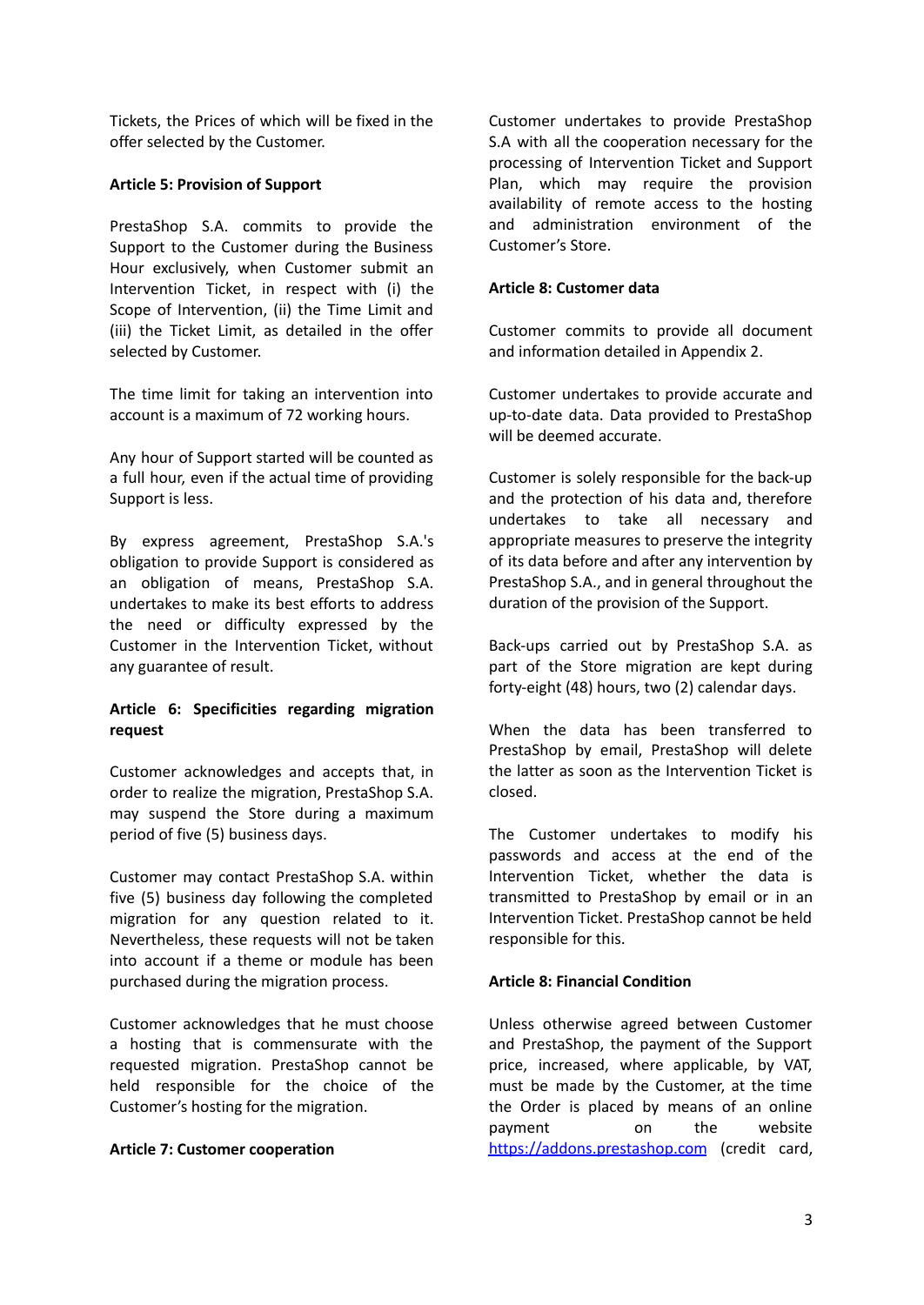PayPal or bank transfer) and can apply to one Store only.

The purchase of any Additional International Ticket must be paid immediately on [https://addons.prestashop.com.](https://addons.prestashop.com)

Any invoice that remains unpaid at its due date shall give rise to interest for lateness under the conditions provided in Article L. 441-6 of the French Commercial Code.

Reject of the payment, for any reason whatsoever, may result in the suspension the provision of the Support or its termination.

The Company reserves the right to block a transaction for the time required to carry out anti-fraud checks.

Any request for support services not included in the Support shall be subject to a prior estimate duly accepted by the Customer and PrestaShop S.A.

### **Article 10: Liability**

The liability that PrestaShop may incur, for any reason whatsoever in connection with the Support, may not, except in the case of fraud or gross negligence, exceed the total amount of the Order.

Under no circumstance, PrestaShop shall be held liable to repair a damage of an indirect nature, including but not limited to: a loss of income, a loss of customers, undermining of its image or reputation, downloading of a virus, loss or fraudulent appropriation of data, etc.

The Customer must check the completeness and conformity of the information provided to the Company when placing the order, notably the invoice address. The Company shall not be held responsible for any errors and resulting consequences.

In addition to the above, PrestaShop S.A.'s liability will also be excluded if it originates in:

- the configuration of the hosting environment of the Customer's Store;
- the use by the Customer of a version other than the latest updated version of the PrestaShop solution;
- a failure of the Customer to cooperate in the processing of an Intervention Ticket;
- a loss of data, a virus or hacking, a slowdown in the operation or interruption of service of the Customer's Store;
- the provision of incorrect information by the Customer;
- and more generally a circumstance attributable to the Customer or one of its service providers other than PrestaShop.

### **Article 11. Force majeure event**

PrestaShop may suspend the furniture of the Support if an event independent from its control occurs, or in a case of force majeure or due to a third party act.

It is agreed that legal and statutory changes, fires, storms, floods, strikes in or outside of PrestaShop, diseases, electrical surges and shocks, cooling system and IT equipment failure, bottlenecks and slowdowns of electronic communication networks, bugging and hacking, and more generally any event that cannot be foreseen and that goes beyond PrestaShop's control shall be deemed cases of force majeure.

### **Article 12: End of Support Period**

The Support Period will end on the earlier of (i) reaching the Hour Limit (ii) or (ii) twelve (12) months following the Order.

The Customer has the possibility to subscribe a new Support Plan on the website <https://addons.prestashop.com>.

The provision of the Support is, in all circumstances, subject to the effective payment of its price.

Given the nature of the Support service, each Intervention Ticket will be archived and then deleted after a period of five (5) years.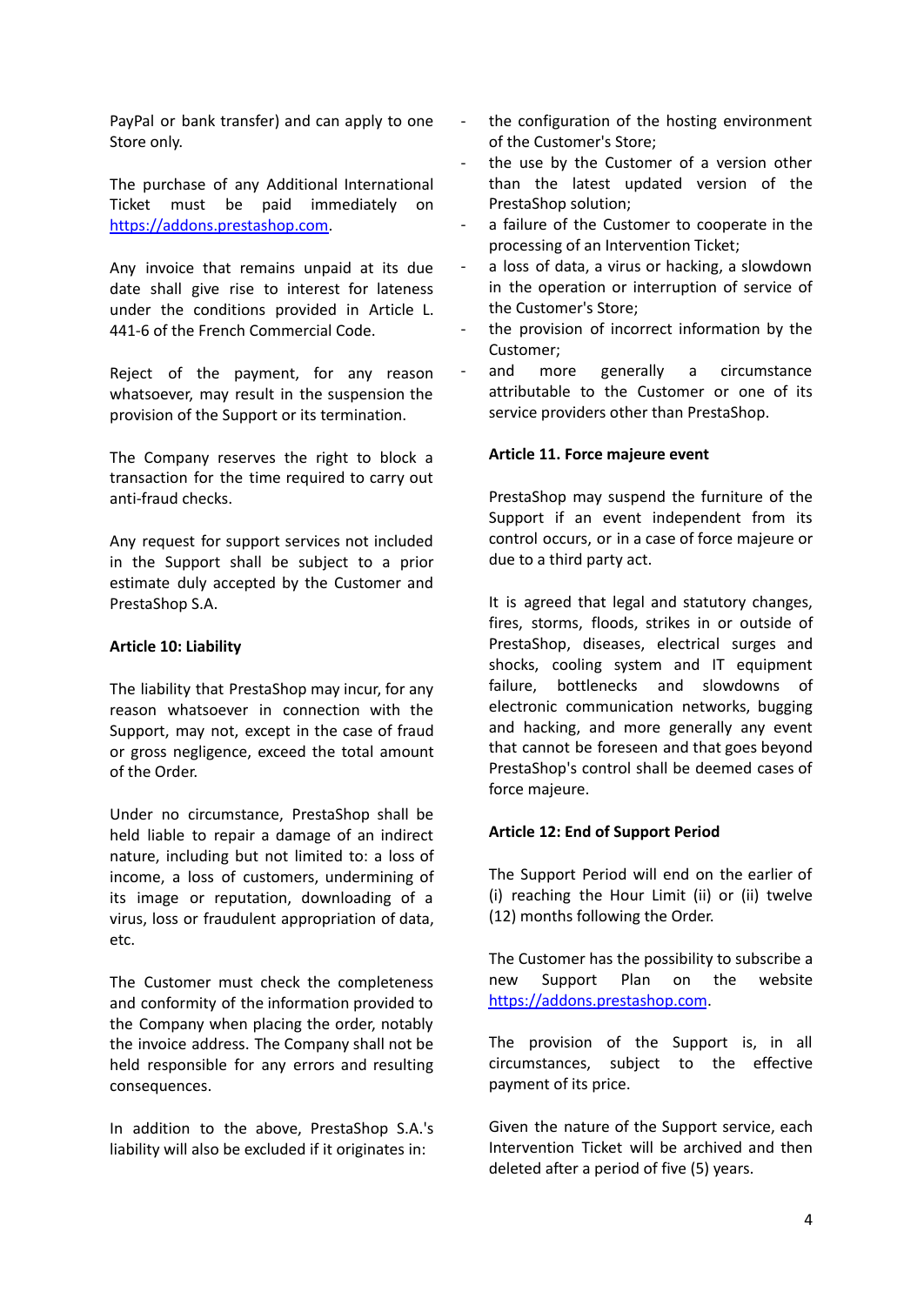### **Article 13: Termination**

PrestaShop S.A. may unilaterally terminate the Support without notice, by notification to the Customer by any means and without further formality, in one of the following cases:

- failure of the Customer to pay the Support price;
- violation by the Customer of its obligation not to solicit personnel;
- diffusion by the Customer of disparaging comments against PrestaShop S.A. or its solution;
- Provision of incorrect information by the Customer.

Termination of Support for any of these reasons will not result in any refund to the Customer.

It is specified as necessary that this clause excludes the need for PrestaShop S.A. to have the termination pronounced by court.

### **Article 14: Intellectual Property**

"PRESTASHOP" is a trademark registered in France, European Union and internationally.

The T&Cs does not allow for any transfer of ownership in favor of the other party, even considering the right that may be born when providing the Support.

PrestaShop is the holder of the intellectual property rights relating to PrestaShop's software.

The utilization of the Support does not allow any transfer of intellectual property rights. Consequently, the Customer undertakes not to harm in any way whatsoever the intellectual property rights held by PrestaShop

# **Sanctions for infringement of intellectual property rights**

In the event of a violation by the Customer of the intellectual property rights of PrestaShop S.A. or a third party, notified to PrestaShop

S.A. under the legal conditions in force, the latter reserves the right to unilaterally terminate the Support within one (1) month from the date of sending a notification by email to the Customer.

These actions are exclusive of any compensation.

### **Article 15: Combat against counterfeit**

In a global approach for the combat against counterfeit on the Internet, the Customer undertakes to ensure that the content of his website is in compliance with the applicable legislation, not to harm third party rights, in particular their copyright and trademark rights, and not to offer for sale counterfeit goods. He declares that he is not the subject of any infringement action or otherwise.

The liability of PrestaShop may not be incurred in the event of sale of the objects that are the result of the counterfeit by one of its customers.

### **Article 16: Personal Data**

The information regarding collection and processing of personal data are detailed in our Personal Data Protection Policy, available [here.](https://addons.prestashop.com/en/content/32-personal-data-protection-policy)

In the context of the performance of the Support, the Parties acknowledge that PrestaShop is required to process the Customer's personal data and acts as a subcontractor in accordance with the Agreement relating to the processing of personal data presented in Appendix 3.

As such, PrestaShop will perform the services in compliance with the present contractual stipulations, the provisions of the French law n°78-17 of 6 January 1978 (hereinafter "Loi Informatique et Libertés") and the European Regulation for the protection of personal data (hereinafter " GDPR").

### **Article 17: Confidentiality**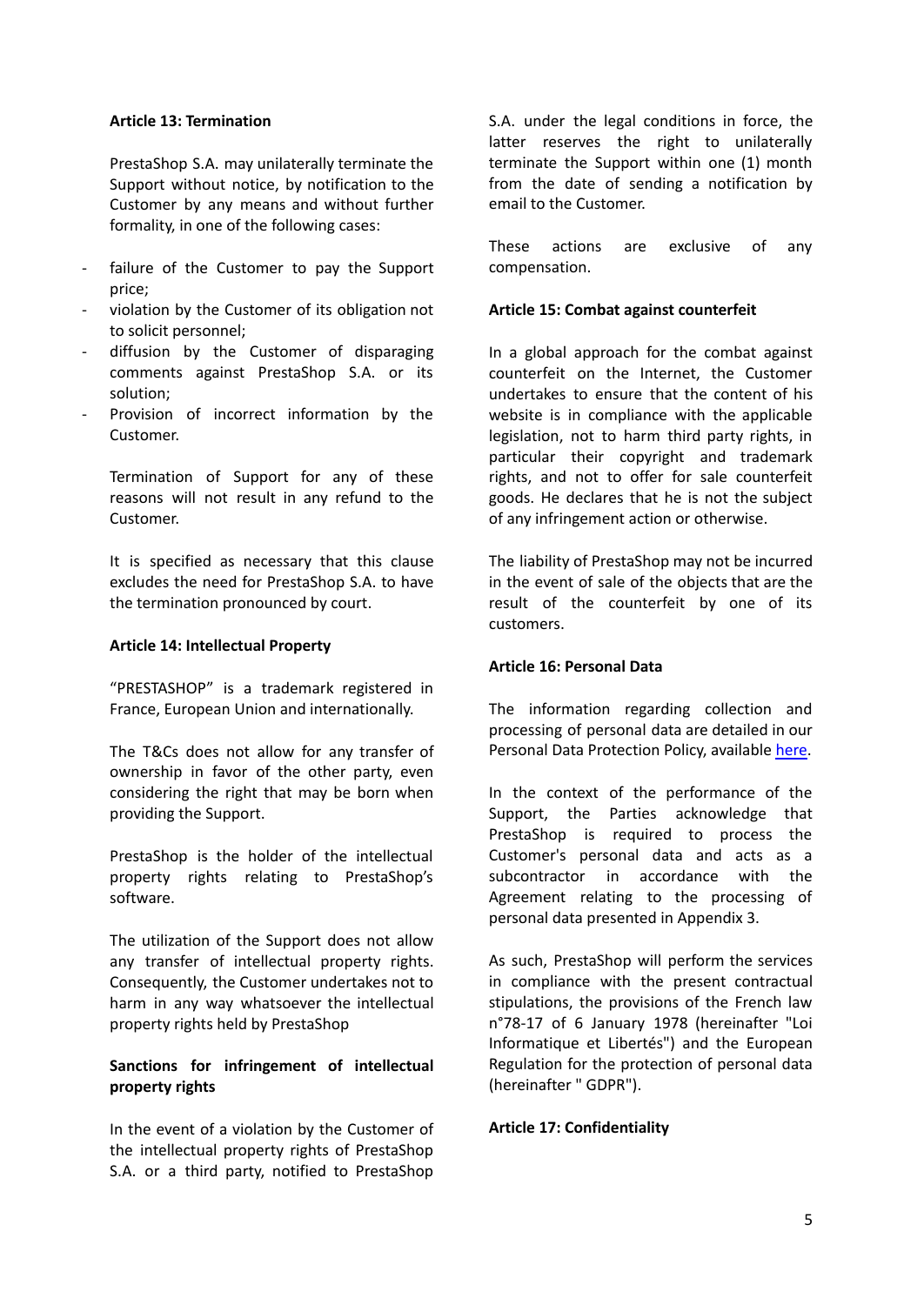Subject to the Article "Personal Data", PrestaShop S.A. and the Customer mutually undertake to keep confidential all information and work provided to the other Party in the context of the provision of the Support, and undertake not to disclose it to any third party, other than employees or agents who need to know it, and to use this information only for the purpose of fulfilling their respective obligations under these T&Cs.

## **Article 18: Non-sollicitation of personnel.**

Customer undertakes, throughout the entire Support Period and up until the end of a twelve (12) months period from the termination of the Support, to not make any offer of hire, or hire, a member of PrestaShop.

If the Customer does not comply with this obligation, he must pay to PrestaShop, by way of contractual compensation, a sum equal to the hired person's gross annual compensation for two years.

### **Article 19: Agreement on evidence**

The information that is listed in the Customer's Account or email, in particular relating to Intervention Ticket and the time of furniture of the Support, will have probative value.

Customer authorizes PrestaShop S.A., subject to compliance with its obligation of confidentiality, to record any information relevant to the preservation and the establishment of such evidence.

# **Article 20: Commercial references**

The Customer authorizes PrestaShop S.A. to quote it in its commercial references and in particular on its website, for promotional purposes. The Customer may object to this quotation by making an express request.

### **Article 21: Miscellaneous**

*No waiver*

The fact that either of the parties is not required to enforce one of the provisions of these T&Cs cannot be construed as a waiver of said clause

### *Completeness of consent*

No modification or addition to any of the provisions of the T&Cs by the Customer shall be binding on PrestaShop S.A. unless it has been accepted by a written amendment signed by a duly authorized representative of PrestaShop S.A.

## *Partial invalidity*

In the event that, for any reason, all or part of these T&Cs should be canceled, the other provisions shall remain in full force, except if that clause declared void concerning the essential obligation of the contract.

## *Governing Law – Jurisdiction*

The T&C are exclusively governed by French law.

Any dispute which may arise from the interpretation or performance hereof or which could be the continuation or consequence, shall prior to any court or arbitration proceedings, be subject to mediation by a mediator referred to by the more diligent party. If the mediation is unsuccessful, the dispute shall be subject to the exclusive jurisdiction of the Paris commercial court, notwithstanding multiple respondents or third party appeals.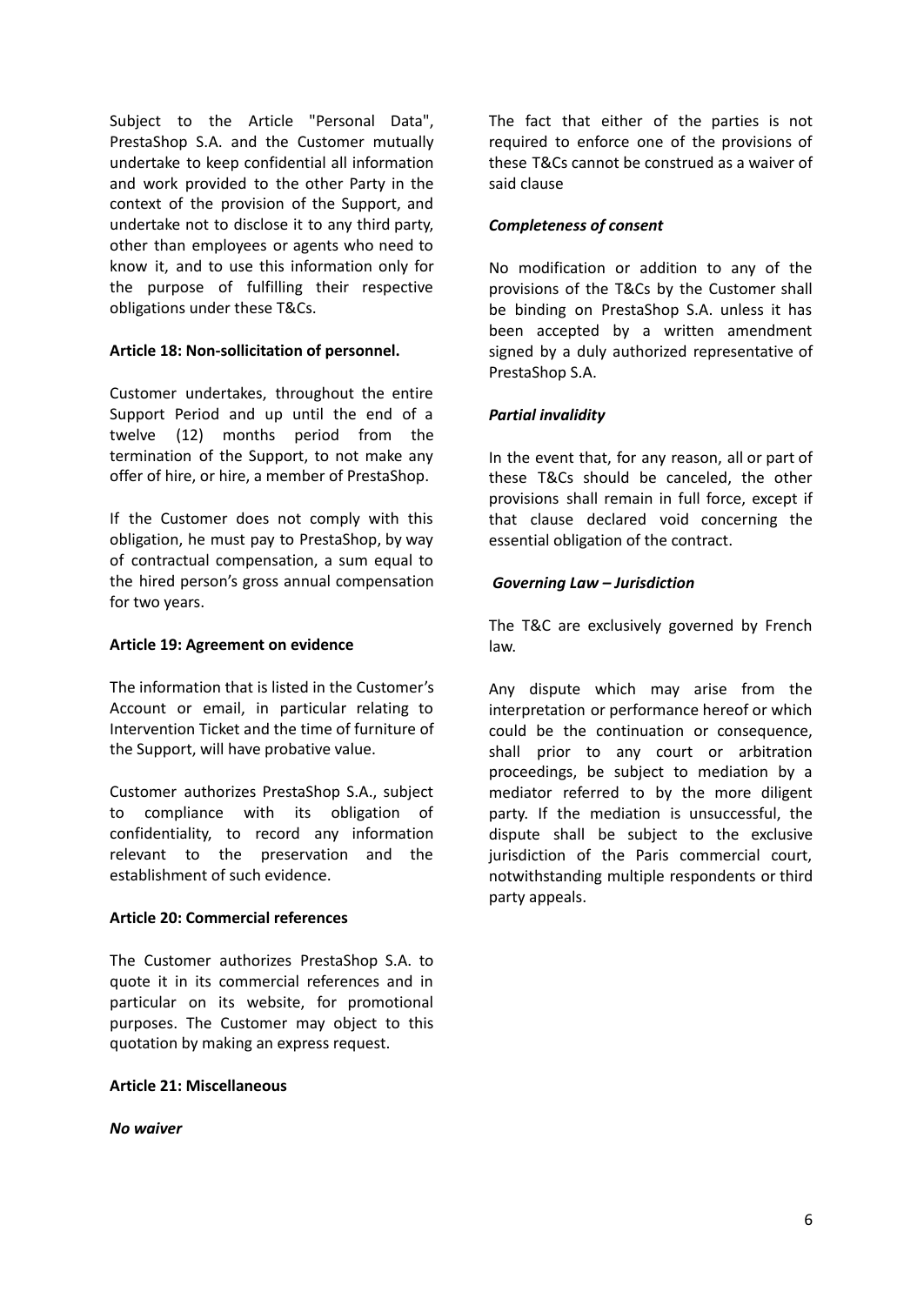# **Appendix 1: SCOPE OF INTERVENTION OF THE SUPPORT**

- *1. The Support services include:*
	- Unlocking the Customer, on the back-office side and when setting up their Store
	- Email problems (emails not received by Customers or their own customers)
	- Display problems (Front-Office side)
	- Native module installations
	- The installation of Addons PrestaShop modules (without serenity options)
	- Theme installations (on a basic shop with the basic theme) Only themes certified by PrestaShop are supported
	- Version updates
	- The identical migration of a PrestaShop store hosted on OVH or 1&1 to the host of the Customer's choice
	- Migrating from a PrestaShop Ready store to PrestaShop Download
	- The installation of the PrestaShop software subject to the provision of the documents and information mentioned in Appendix 2:
		- o FTP access retrieval or generation
		- o Recovery of database access or database generation
		- o Transferring files to the server
		- o Installation of the Boutique
		- o Function test of the Front and Back Office Store
		- o Creation of the Employee Account for the Customer
		- o Deletion of the PrestaShop Account

The service is provided on the basis of the following hosting (shared and dedicated): 1and1, Amen, Online and OVH.

### *2. The Support services do not include:*

- Intervention on versions of the PrestaShop software under development
- Interventions on PrestaShop software whose core has been modified by the Customer
- The specific developments that the Customer wishes to add
- The creation of a graphic charter or a theme
- Repair of source files modified by the Customer
- The installation of community Addons modules not developed by PrestaShop
- The resolution of anomalies on modules not developed by PrestaShop
- Support on non-reproducible anomalies
- On-site travel
- Store audits except in the context of subscribed options (performance audit and SEO audit)
- Answers to functional questions about the use of PrestaShop software

### *3. For a Store Installation, the following are not including:*

- The installation of a theme other than the base theme, except for the installation of a theme purchased as part of the Starter Pack,

- Conveyor configuration
- Importing or creating the catalogue
- Configuration of native modules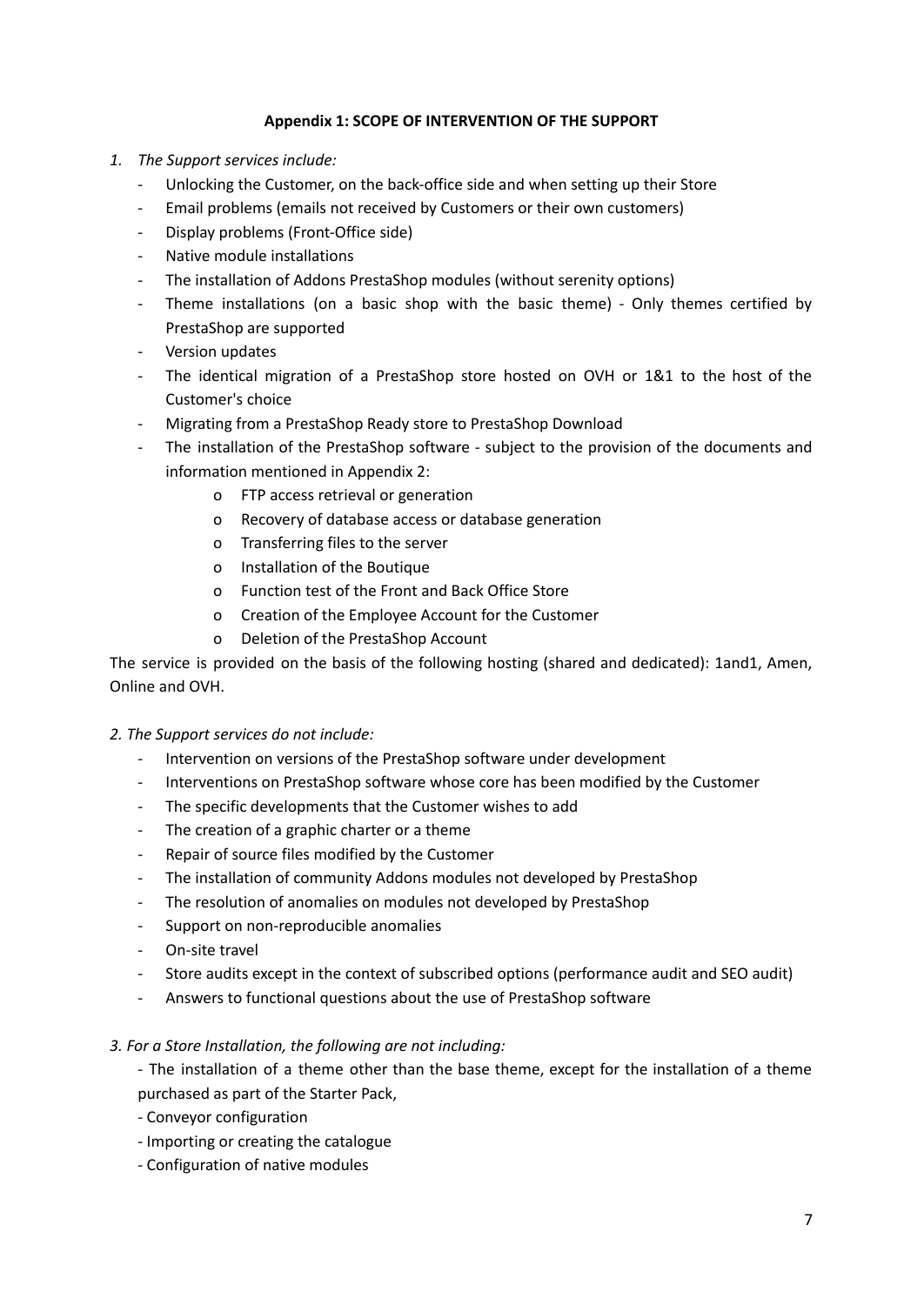- Configuration of payment methods
- Hosting the Online Store
- The purchase of the domain name
- The referencing of the Store

# **Appendix 2: INFORMATION CUSTOMER MUST PROVIDE TO PRESTASHOP**

In order to obtain Support, Customer must, in the first place, provide PrestaShop S.A, the following information:

- Manager Access
- A domain name
- An Apache 1.3, Apache 2.x, Nginx or Microsoft IIS web server
- PHP 5.1+ Activation
- MySQL 5.0+ installation
- Database created.
- FTP server access
- PHP extensions enabled: GD, cURL, SimpleXML, SOAP

Within the specific framework of the Starter Pack, the Customer must provide his banking information to PrestaShop in order to allow the installation of the payment module.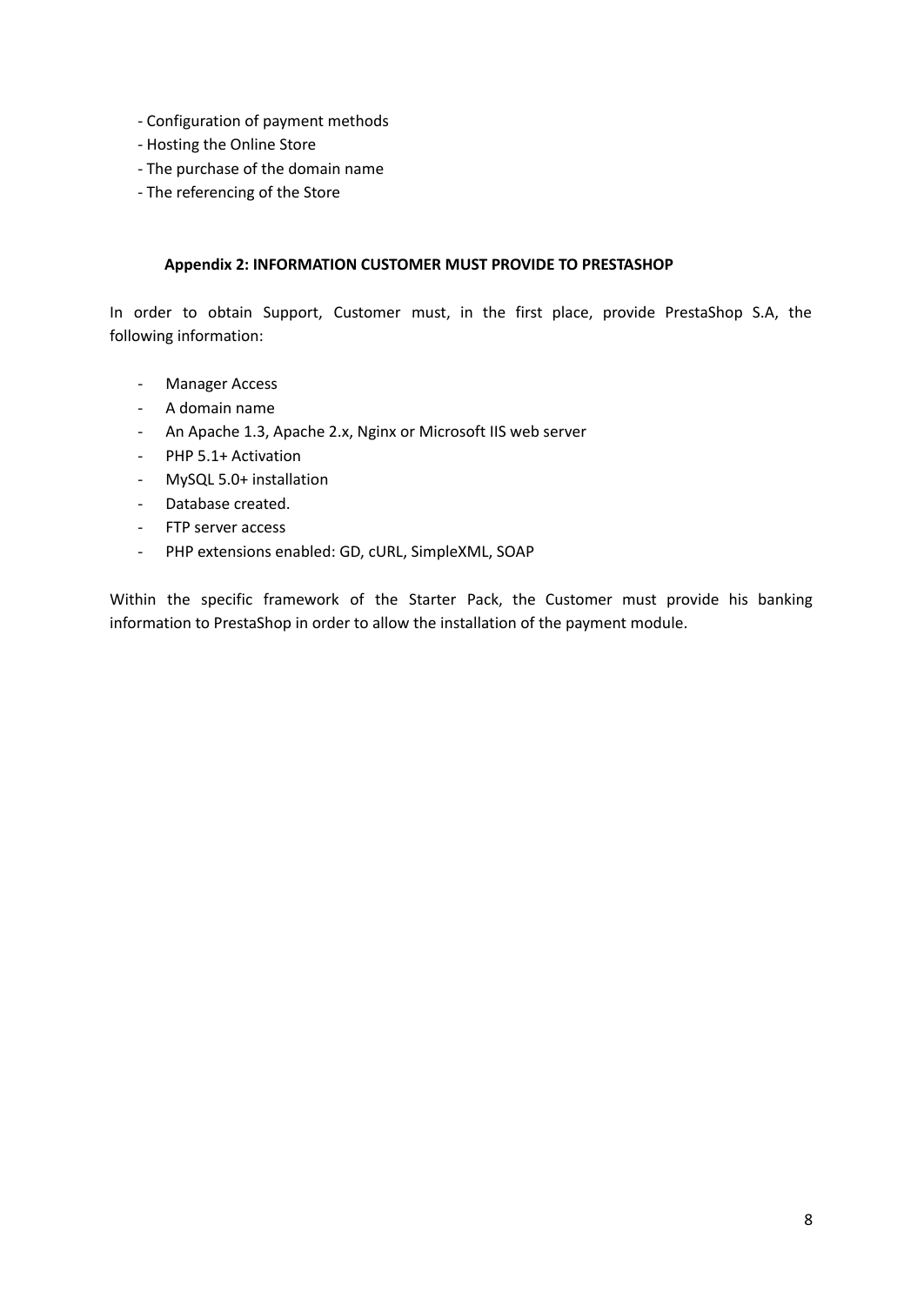### **APPENDIX 3: AMENDMENT RELATING TO PERSONAL DATA PROCESSING**

This amendment, the above General Terms of Use of the Support Services and PrestaShop's [Personal](https://addons.prestashop.com/pdf/terms/250518_PRIVACY_POLICY_EN.pdf) Data [Protection](https://addons.prestashop.com/pdf/terms/250518_PRIVACY_POLICY_EN.pdf) Policy, constitute the entirety of the terms of use of the Support, as applicable to all Users.

As part of that Support, the User may need to communicate personal data to PrestaShop. As defined by Article 4, points 7 and 8 of the General Data Protection Regulation (GDPR), the User is the controller, and PrestaShop is the processor, of the personal data.

# **Article 1. Definitions**

For the purposes of this agreement, wherever the following terms begin with an uppercase letter, they will be understood as having the meanings defined below.

- *Breach*: a security breach leading to the accidental or unlawful destruction, loss, alteration, unauthorized disclosure of, or access to, Personal Data transmitted, stored or otherwise processed.
- *Controller*: as defined by Article 4(7) of the GDPR. For the purposes hereof, the User is the Controller.
- *Customer*: any person who has entered into a contract with the User via the Shop.
- *GDPR*: Regulation (EU) 2016/679 of the European Parliament and of the Council of 27 April 2016.
- *Personal Data*: any and all information relating to identified or identifiable natural persons (hereinafter referred to as "data subjects").

An "identifiable natural person" is any individual who can be identified, directly or indirectly, in particular by reference to an identifier such as a name, an identification number, location data, an online identifier or to one or more factors specific to the physical, physiological, genetic, mental, economic, cultural or social identity of that natural person.

Personal Data are those entrusted by the User to PrestaShop for the purpose of their Processing on behalf of the former under this agreement. These data are listed in Article 4 below.

● *Processing*: any operation or set of operations which is performed on personal data or on sets of personal data, whether or not by automated means, such as collection, recording, organization, structuring, storage, adaptation or alteration, retrieval, consultation, use, disclosure by transmission, dissemination or otherwise making available, alignment or combination, restriction, erasure or destruction.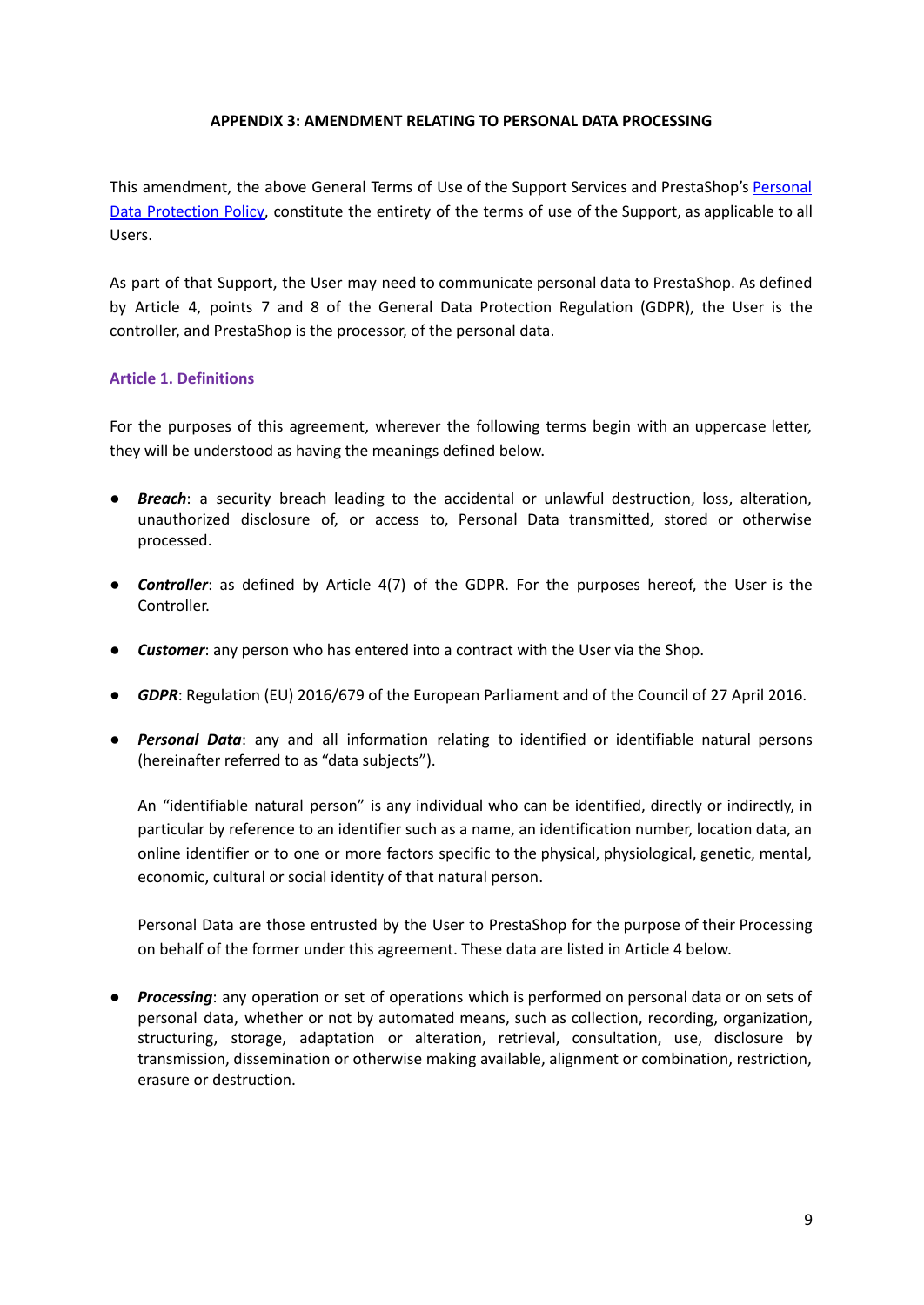● *Processor*: the natural person, legal entity, public authority, service or other organization processing the Personal Data on behalf of the User. For the purposes hereof, PrestaShop is the Processor.

### **Article 2. Object**

The purpose of this amendment is to define the terms and conditions under which PrestaShop undertakes to perform the Personal Data Processing operations described below.

Within the context of their contractual relations, the Parties undertake to comply with current Personal Data Processing regulations, particularly the GDPR (as well as the French Data Protection Act no. 78-17 of 6 January 1978, as amended).

## **Article 3. Term of the agreement**

This agreement will take effect upon the User's subscription of the Support services and will come to an end upon termination of the said Support.

## **Article 4. Description of Processing**

● Services rendered:

PrestaShop is authorized to process the Personal Data needed to provide Support to the User, on the latter's behalf.

● Types of operations performed:

Data Processing for purposes of Support entails access to the Shop's Personal Data when Support services are carried out on behalf of the User.

● Purposes of Processing:

This access is necessary in order for PrestaShop to satisfy its contractual commitments to the User and to provide the Support services.

● Processed Personal Data and data subjects:

The Support services require actions by our teams, performed on the Shop at the request of the User. Access to the Shop's back office necessarily provides access to the User's Personal Data (full name, email address and telephone number).

Likewise, PrestaShop may have access to Customer data. PrestaShop may have access to the following Personal Data: Customer identification data (full name, postal address, email address and telephone number), as well as to data about any purchases made on the User's website.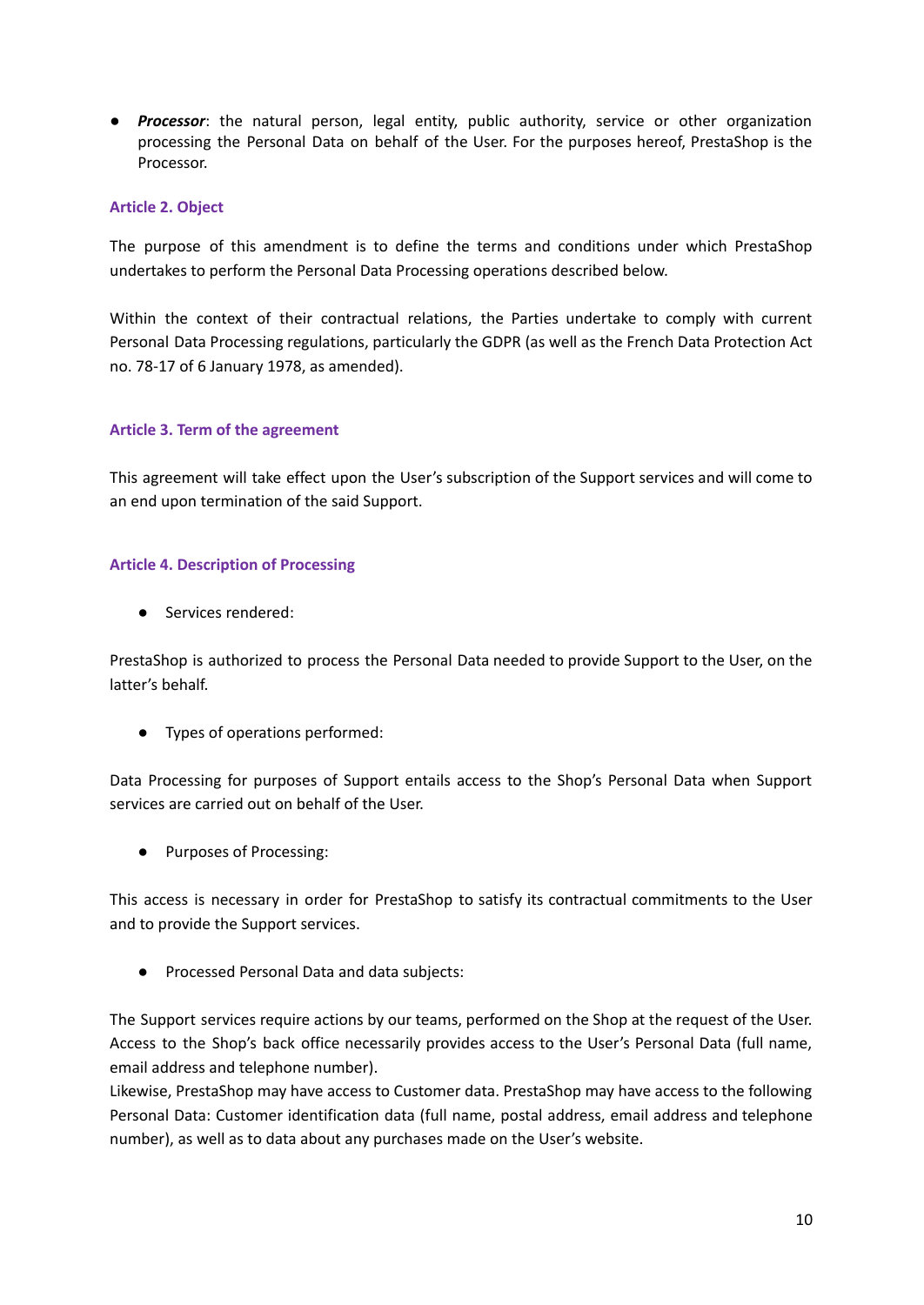For the purpose of performance of the services covered by this agreement, the Controller will provide the Processor with the information required as per the latter's Personal Data Protection Policy.

# **Article 5. PrestaShop obligations**

# **5.1. Personal Data Processing**

PrestaShop undertakes to:

- (i) process the Personal Data **solely for the purpose(s)** of the Processing, as defined in Article 3 and pursuant to the General Terms of Use of the Support Services;
- (ii) process the Personal Data **in accordance with the User's documented instructions**. If PrestaShop considers that an instruction violates the GDPR or any other provision of EU law or the laws of the EU Member States as concerns data protection, it will **immediately notify** the Controller. Further, if PrestaShop is required to transfer data to a country outside the European Union, it must inform the User of that legal obligation prior to Processing, unless the law in question prohibits such notification on important grounds of public interest.

To that end, the User's instructions concern the following:

- the provision of Support;
- Support functionalities;
- as documented in this amendment and in the General Terms of Use of the Support Services.

The User is hereby informed of the possibility of transmitting written instructions, so long as they are consistent with the Support services;

- (iii) **guarantee the confidentiality** of the Personal Data processed by virtue of this agreement. If PrestaShop should be legally compelled to transmit the Personal Data to an authority, it will first notify the User of this, unless the law should prohibit such notification on grounds of public interest;
- (iv) ensure that the **people authorized to process the Personal Data** by virtue of this agreement:
	- undertake to respect the confidentiality of the Personal Data,
	- receive the necessary personal data protection training;
	- only process the Personal Data for the aforementioned Processing purposes;
- (v) incorporate the principles of **data protection by design** and **data protection by default** into its tools, products, applications and services.

### **5.2. Subsequent Processing**

**PrestaShop** may call on another data processor (hereinafter the "subsequent processor") to carry out specific Processing tasks.

The User is hereby informed that PrestaShop already uses the processors listed below for its Support services.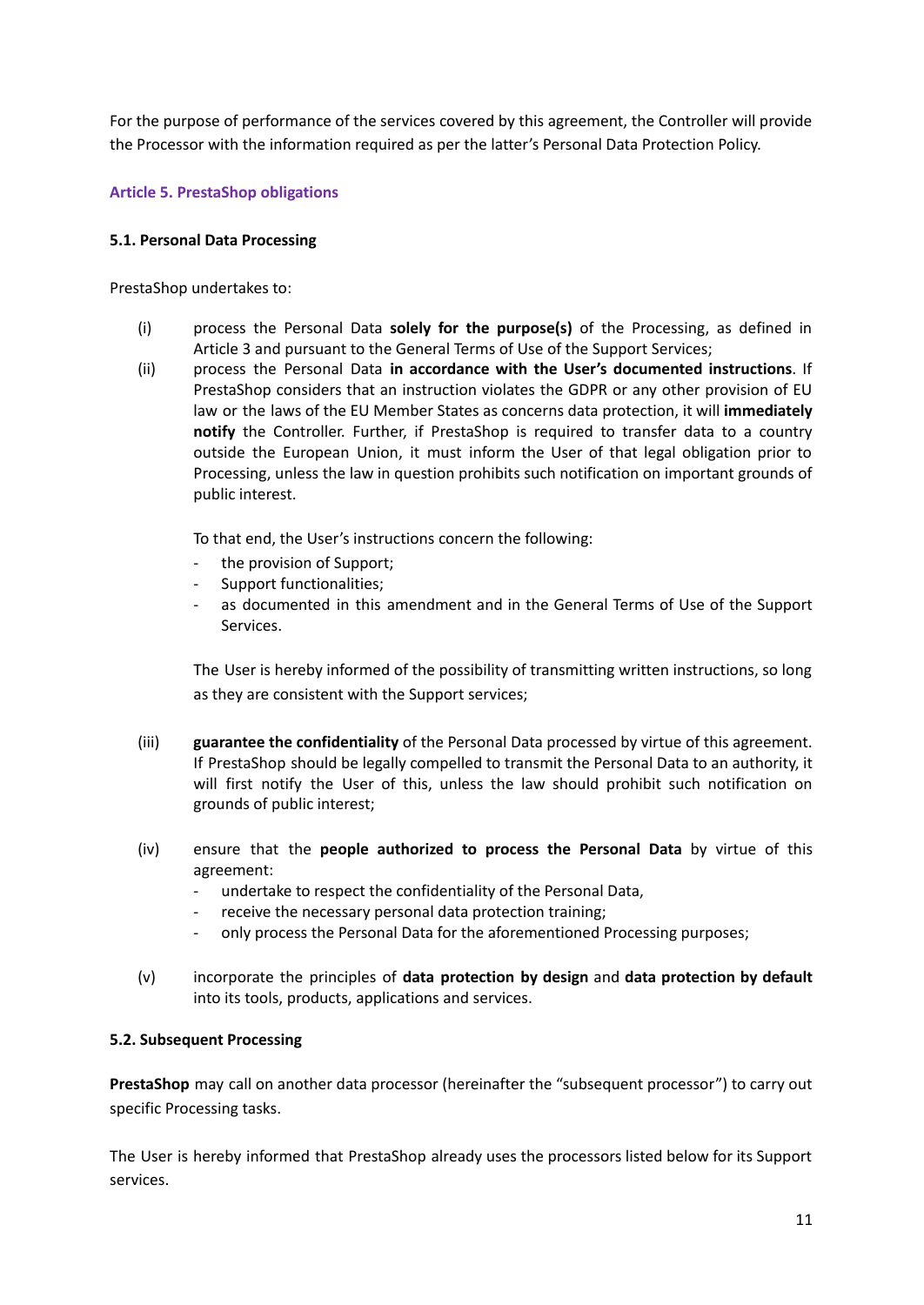For the management and provision of Support to Users, PrestaShop uses software from Zendesk Inc., 1019 Market Street, San Bruno, CA 94103, USA.

A contract with this company was signed which guarantee that the level of personal data protection that it offers has been deemed sufficient and adequate.

As part of the PrestaShop Checkout solution, PrestaShop uses the company Active Contact to provide first-line support for Users. A subcontracting agreement and standard contractual clauses have been signed with them.

PrestaShop also uses Jira, software published by Atlassian, 341 George Street, Sydney, NSW 2000, Australia, to provide the ticketing system used to transmit User requests to the Support teams. That software is hosted internally on PrestaShop's Google server.

In the event of subsequent Processing, PrestaShop will inform the User of any changes involving the addition or replacement of other processors, at least one month prior to the change, so as to give the User the chance to share any objections to the said changes.

Whenever PrestaShop recruits a new processor, PrestaShop undertakes to ensure that the same Personal Data Processing obligations are imposed upon that subsequent processor as those defined herein, such that this sub-processor will also satisfy the requirements of the GDPR.

# 5.3.**Data subjects**

Data subjects' right to information: the User is responsible for communicating information about Personal Data Processing to its concerned Customers at the time of collection of the said data.

Exercise of data subjects' rights: as far as possible, PrestaShop will help the User to fulfil its obligation of handling requests from its Customers to exercise their rights – of access to, rectification or erasure of their Personal Data, to object to or restrict the Processing thereof, to data portability and to not be the subject of an automated decision (including profiling).

The services are set up so that the User can respond to its Customers' requests.

# 5.4.**Notification of Personal Data Breaches**

PrestaShop will notify the User by email of any Personal Data Breach within seventy-two (72) hours of having become aware of it. This notification will be accompanied by all useful information to enable the User to notify the competent data protection authority of the Breach, if necessary.

PrestaShop will provide the following information, where such is available:

- the nature of the incident;
- the date and time of detection of the incident;
- the affected Personal Data;
- any measures taken directly to limit any additional damage;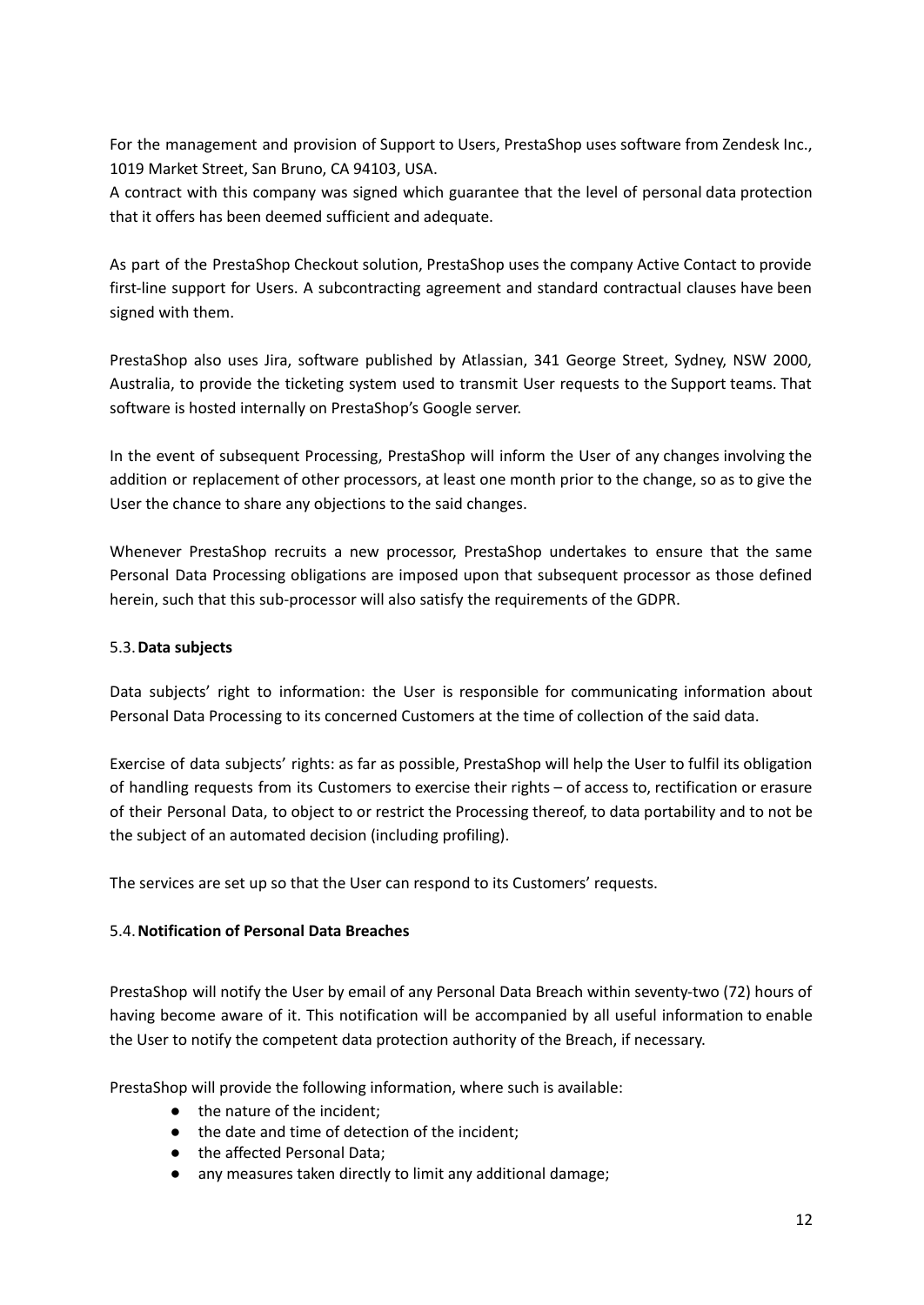- the date and time when the incident came to an end;
- any structural prevention measures going forward.

### **5.5.Help**

PrestaShop undertakes to help the User, to the extent possible, so that the latter may fulfil its obligations in respect of the aforementioned Processing, as concerns the conduct of any impact assessments, for the purpose of notification of a data Breach and for the exercise of Customer rights.

## **5.6.Fate of Personal Data**

At the end of the Support services relating to Personal Data Processing, PrestaShop undertakes to return all Personal Data to the User or to the subcontractor designed by the latter.

That return will include all existing copies in PrestaShop's information system and written proof of their destruction, unless the applicable legislation prohibits the destruction of the Personal Data for a certain period of time. In that instance, PrestaShop undertakes to protect the confidentiality of the Personal Data and to archive them, namely to retain them as proof.

## **5.7.Documentation**

PrestaShop represents that it will keep a written register of all categories of Processing activities performed on behalf of the User.

PrestaShop will provide the necessary documentation to the Controller to demonstrate compliance with all its obligations and to enable the User to conduct audits.

# **Article 6. User obligations**

The User undertakes to:

- 1. document all of its instructions in writing concerning Personal Data Processing by PrestaShop, if specific instructions should be necessary;
- 2. ensure PrestaShop's compliance with the obligations laid down in the GDPR, before and throughout the Processing period;
- 3. supervise the Processing, including the performance of audits and inspections of PrestaShop's services;
- 4. report any Personal Data Breach which entails a legal obligation to notify the competent supervisory authority.

### **Article 7. Security measures**

PrestaShop undertakes to implement technical and organizational measures intended to protect the security and confidentiality of the Personal Data against any unauthorized access, alteration, use, modification or disclosure during the performance of the Support services.